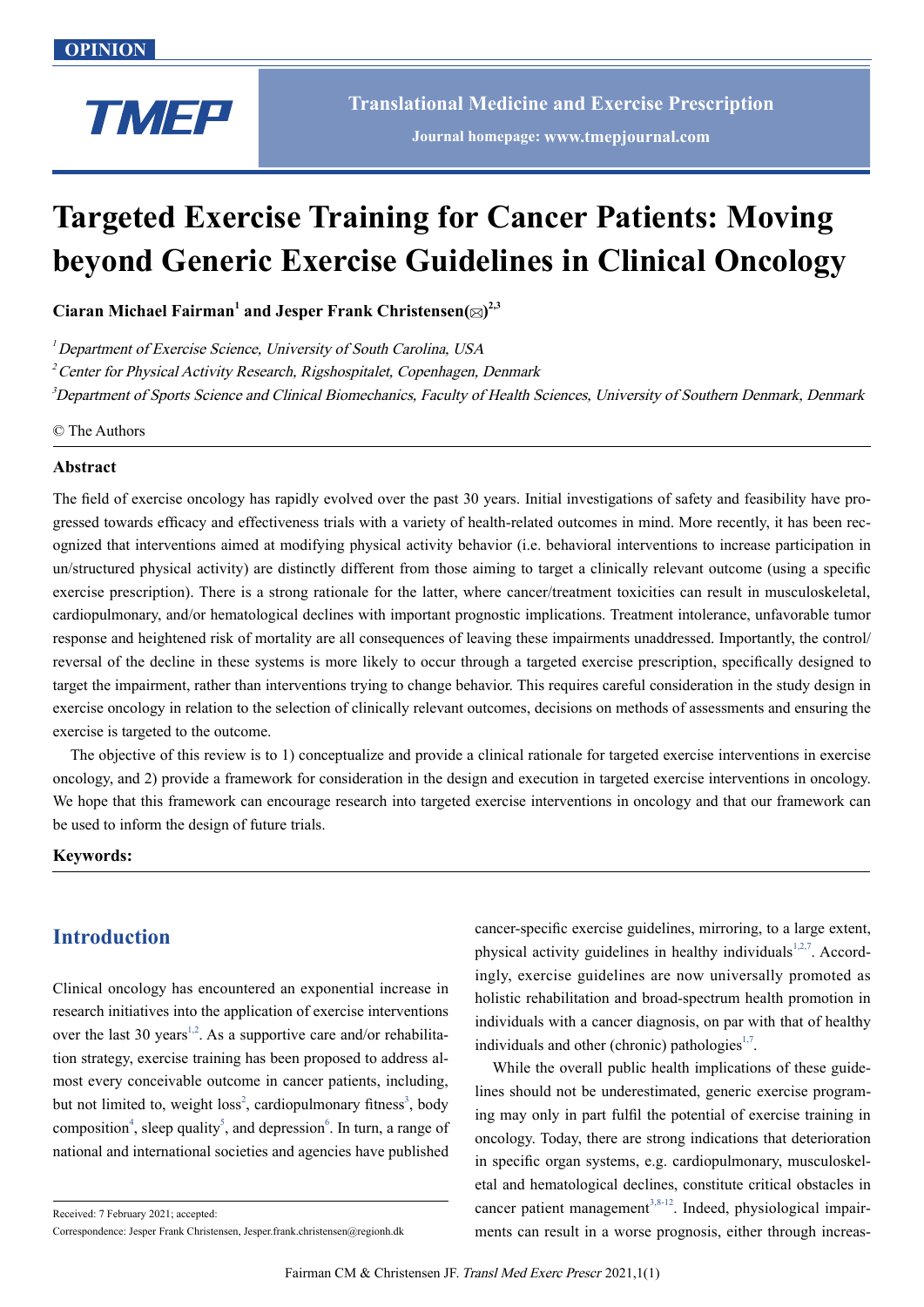ing the risk of treatment complications and/or toxicities, or by causing significant side/late effects that influence health-related quality (and quantity) of life in post-treatment survivorship $13-15$ . Theoretically, many of these pathophysiological changes are controllable or reversable by exercise training. However, generic exercise programs are unlikely to optimally counter any of them, and individual patients may have highly specific needs of such programs, calling for a more targeted approach<sup>16,17</sup>.

Against this background, we present the concept of 'targeted exercise training' as a novel and fundamentally different strategy to generic exercise guidelines/programs in the oncology setting. We argue there is an untapped potential in utilizing a targeted approach, in contrast to the universal 'exercise-for-all' strategy, by targeting specific physiological systems with exercise training in selected 'at risk' individuals in settings, where such intervention, if successful, has more realistic (and larger) impact on treatment tolerability and/or efficacy. In this topical review, we outline the overall conceptual rationale of targeted exercise interventions, followed by a proposed operational framework for the promotion and integration of targeted exercise prescription in exercise oncology research and practice.

# **Conceptualizing targeted exercise training in cancer**

The nature of exercise involves bouts of strenuous exertion, which challenges whole-body homeostasis and provokes widespread adaptations in numerous cells, tissues and organs $18$ . It is therefore not surprising that exercise is championed as a 'doit-all' health promoting strategy, as this pleiotropic impact can be of great significance in a public health context. However, it is important to distinguish between a public health perspective that is universal promotion of physical activity or exercise behavior, i.e. getting 'populations' to be more active, and the setting of individual treatment within clinical medicine in a critical disease population, such as the oncology setting. Here, well-defined, specific and individual treatment objectives/ targets drive meticulous treatment decisions for individual patients, and treatments are utilized if, there is plausible and realistic reason to think they will impact relevant tumor and/ or pathophysiology without being overwhelmed by detrimental side effects. Thus, in the setting of cancer treatment per se, it is important to consider how, and to which extent, a wide range of possible exercise effects may influence this complex balance between treatment specific effects and side effects.

#### **Clinical relevance and treatment implications**

Advances in detection and development of new and aggressive treatment strategies has led to overall improved potential for tumor control, but also derives secondary clinical challenges of potential relevance for exercise oncology<sup>19,20</sup>. Certain treatments, e.g. cisplatin-based chemotherapy for testicular germ cell cancer, radiotherapy for head and neck cancer, androgen-deprivation therapy (ADT) for locally advanced prostate cancer, are so effective that cancer control can generally be expected<sup>19</sup>. However, improved cancer-specific prognosis often comes at the expense of significant physiological deterioration in off-target organ systems, e.g. cardiovascular toxicities, muscle dysfunction and loss of metabolic control<sup>3,8-11</sup>. This, typically treatment-specific decline is often of such magnitude that patients physiologically 'age' several decades over the course of just weeks/months of treatment (Fig.  $1)^{21}$ , and ultimately becomes the most significant health problem in post-treatment survivorship, increasing the risk of developing comorbidities, cancer-related and all-cause mortality<sup>22-24</sup>. For example, in women with early stage breast cancer undergoing anthracycline-based adjuvant chemotherapy, significant cardiac toxicities are almost universally observed manifesting in lower cardiac function and approximately 30% lower cardiopulmonary fitness compared to sedentary age-matched women with no cancer history<sup>25</sup>. These 'secondary' health challenges to anti-cancer therapy are suggested to drive the early onset of cardiovascular events, which has been shown to surpass breast cancer as the main cause of mortality from approximately 7 years after treatment<sup>26,27</sup>.



**Fig. 1 The theoretical consequence of cancer and its treatments on accelerated aging.**  Cancer and its treatments induce distinct and pronounced physiological decrements in months that mirrors those changes associated with years/decades of natural aging. This "cancer-related dysfunction" can continue to worsen even after treatment cessation, exacerbating physiological decline, resembling an accelerated biological aging. Created with BioRender.com

In other clinical settings, potentially effective treatment strategies are either contraindicated, or come with significant increased risk of serious complications in patients with specific pre-existing pathophysiological characteristics. Low levels of fitness are associated with major post-operative complications and may even result in critical treatment options being contraindicated (as in the case of low  $VO<sub>2</sub>$  peak and surgery for lung resection)<sup>28,29</sup>. Patients scheduled for radical gastrointestinal tumor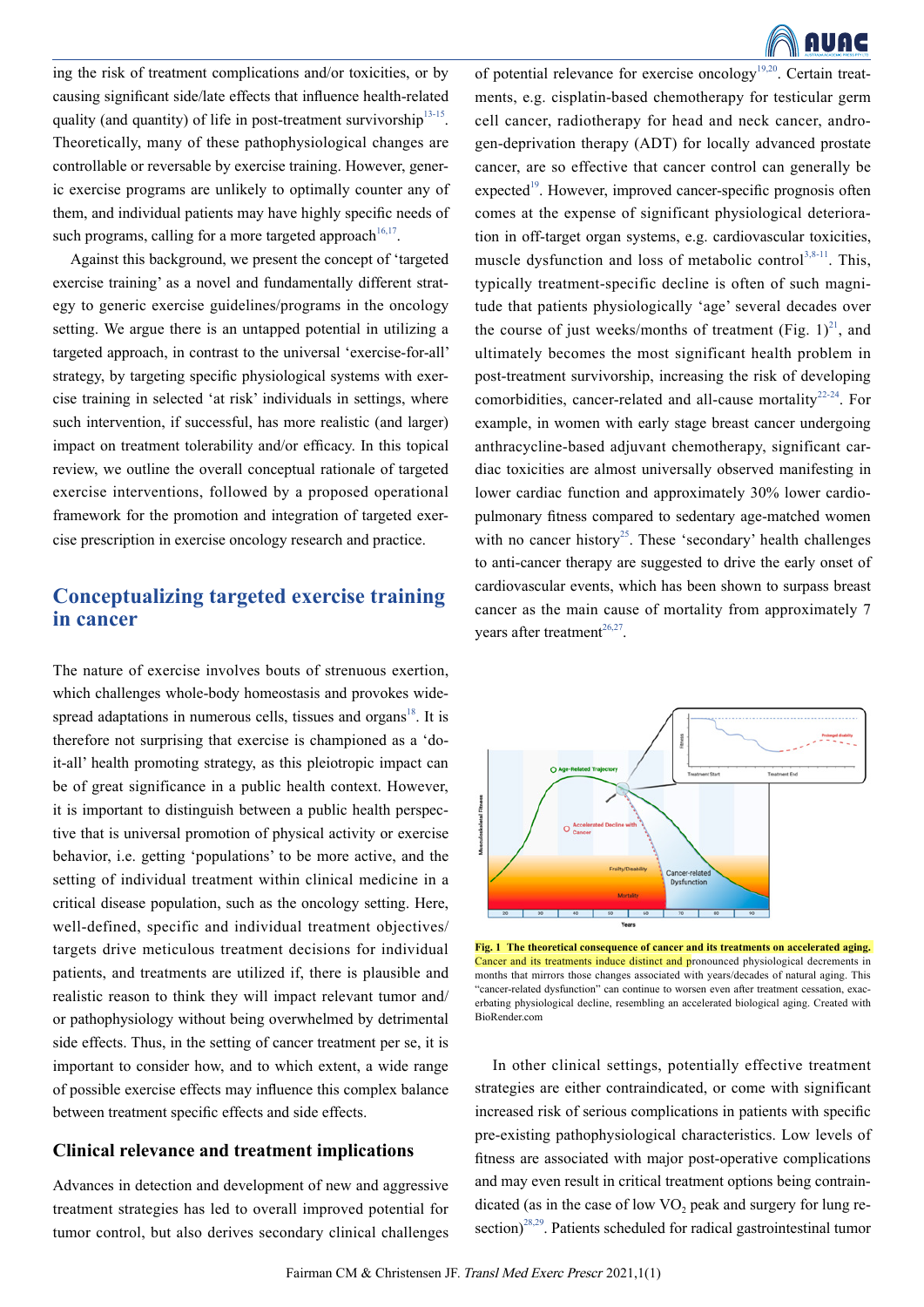resection can be deemed inoperable due to poor performance status, and patients with low muscular function (sarcopenia) are known to present with significantly increased risk of serious post-operative complications<sup>30</sup>. Further still, performance status (i.e. Karnofsky Performance Status or Eastern Cooperative Oncology Group) scales have been used as eligibility criteria for clinical trials, which limit access to potentially beneficial treatments for vulnerable groups<sup>31</sup>. It should be noted that there is ongoing conversation surrounding the utility of performance status scales as indicators of treatment decisions and trial eligibility $31,32$ . Nevertheless, as it stands, targeting individuals with low functioning in accordance with these scales may result in the availability of more treatment options and potentially reduce the complications/toxicities associated with treatment.

Moreover, dysfunction in off-target organ systems is commonly reported throughout different treatment trajectories with pre-specified adjustments to the treatment protocols. For example, neutropenia, a common side effect of many cytotoxic treatments, can cause delays, dose reduction or early termination in the scheduled protocol with subsequent negative implications for long term treatment efficacy<sup>33</sup>. In these scenarios (Fig. 2), a specific intervention targeting the 'limiting factor' or serious late effect would theoretically lead to improvements in treatment outcomes.

Exercise training theoretically has the capacity to reverse and improve these physiological impairments, many of which are now identified as 'treatment limiting factors'. Thus, it is possible that exercise modifiable endpoints can be identified and targeted in an attempt to optimize treatment outcomes. However, it is also clear that exercise prescription, progression and evaluation are largely specific and need to be tailored, adapted and individualized for such specific impairments/outcomes in different settings. This stands somewhat in contrast to the traditional application of exercise training in the oncology setting, where generic exercise programs (e.g. 150 min moderate intensity aerobic activity per week) are applied without specific outcomes in mind. While such interventions can lead to positive effects on various outcomes, it is far from certain that the given outcome is of a critical nature (at least in the population studied), nor that the changes are clinically meaningful in magnitude.

## **Differentiating physical activity, generic exercise programs from targeted exercise training**

The word 'targeted' in targeted exercise prescription alludes to its purpose of specificity in relation to a clinically relevant impairment/outcome of interest, and helps to differentiate it



**Fig. 2 Potential implications of baseline fitness characteristics and treatment related alterations on treatment response and prognosis.** Targeting at risk populations or intervening to reduce the incidence/severity of treatment induced alterations in fitness has potential to alter or improve this pathway. Created with BioRender.com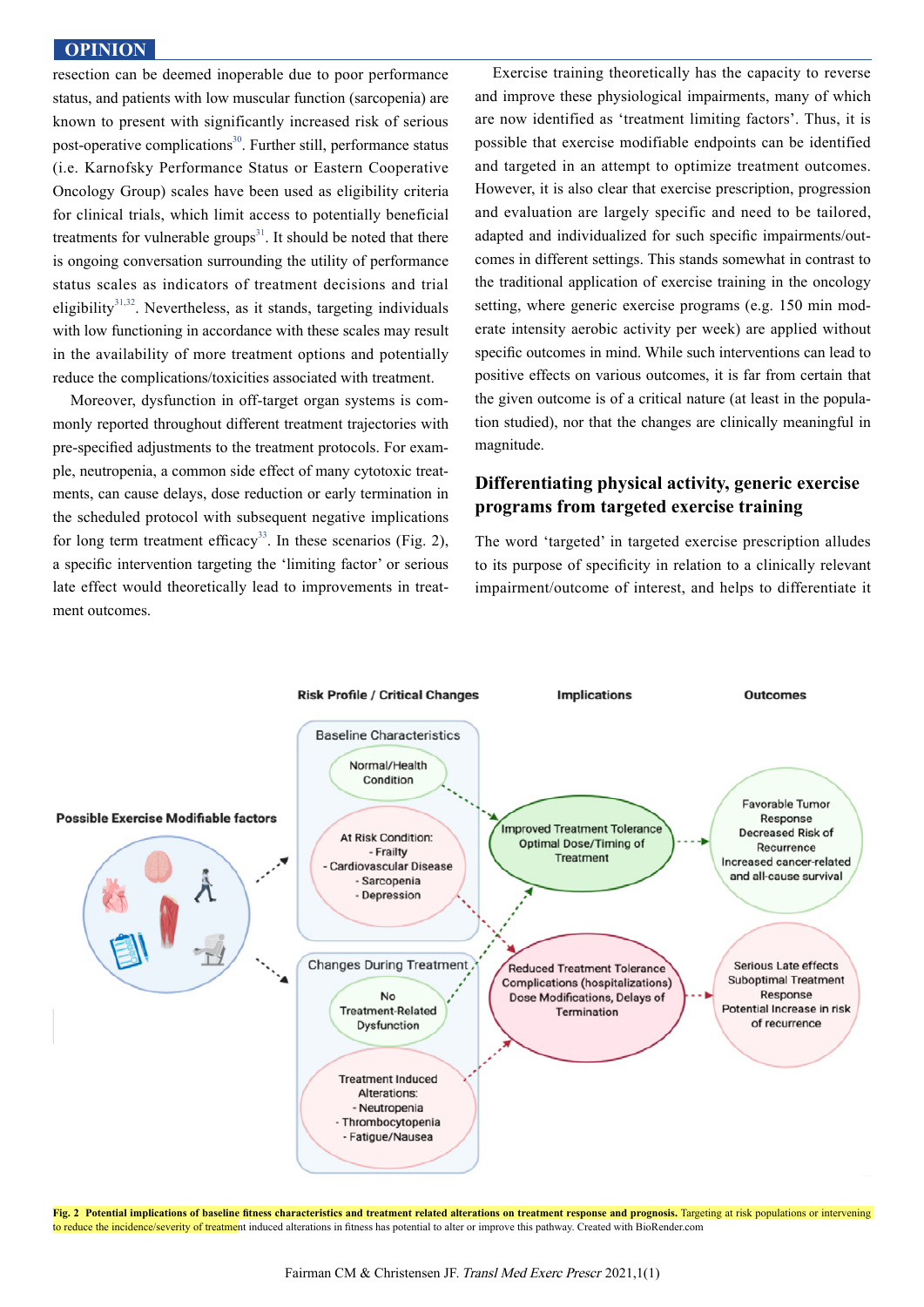

from efforts to increase physical activity from a more holistic health perspective<sup>34</sup>. While any type of physical activity can beneficially replace sedentary time, recent reports demonstrate that the detrimental impact of high levels of sedentary time is countered by adequately high levels of high intensity activities and also emphasize that certain exercise adaptations are not achieved through generic activities<sup>35,36</sup>. Thus, it is readily clear, that the challenge of reducing sedentary time differs markedly from that of engaging people in structured exercise training with moderate to high intensities.

Importantly, exercise training can be further differentiated and targeted to specific outcomes. A recent global characterization of the human plasma metabolome in response to endurance and resistance training revealed distinct profiles $37$ , as these different exercise modalities elicit distinct physiological perturbations. Thus, from a 'prescription' perspective, different exercise characteristics (dose, intensity) and principles of training (specificity, progressive overload, periodization, etc.) can be utilized to customize programs to reach specific objectives with relevance for oncology patient management (Fig. 3).



**Fig. 3 Differential health outcomes associated with sedentary behavior, physical activity and targeted exercise, extending the framework.** Based on data from Ekelund et al<sup>35</sup> and from the latest US physical activity guidelines<sup>36</sup>, differentiating the health effects of low/high sedentary time from low/high levels of moderate-to-vigorous activity. Here, moderate-to-vigorous activities can comprise generic exercise plans influencing multiple outcomes with small to moderate response, or targeted programs maximizing response for a specific outcome. Min, minutes; HI RT, high intensity resistance training. Created with BioRender.com

Arguments can be made in most cancer settings for interventions aiming to 1) promote activity (minimize sedentary time), 2) utilize generic exercise programs (overall health benefits), and 3) targeted exercise training (targeting specific impairments/outcomes). However, such interventions have different aims, comprise very different content, and should be designed and evaluated accordingly $34$ . Moreover, it needs to be acknowledged that these interventions, to a large extent, 'exclude' each other, and careful consideration should be made when deciding

the ultimate aim of an intervention. For example, loss of bone mineral density and muscle mass are common occurrences in breast and prostate cancer<sup>38,39</sup>. Increasing physical activity participation (through walking or dragon boat racing, for example) can be a meaningful outcome for improving some elements of health and well-being, though are unlikely to provide an appropriate or sufficient stimulus to reverse muscle and bone  $\cos^{40}$ . In contrast, a 6-12 month high-load resistance training program with impact exercise may result in the maintenance or improvement of bone mineral density but may not be rooted in fundamental theories of behavior change that are central to the adoption and maintenance of habitual exercise. One of the key distinguishing factors between interventions aimed at promoting activity and those with targeted outcomes is the selection of primary outcomes. The promotion of physical activity usually takes the form of a behavior change trial, where the primary outcome is a change in physical activity behavior or habits (step counts, reduced sedentary time, attendance at exercise sessions, etc.). The nature of targeted exercise interventions in oncology relies on the overarching objective to modulate a specific exercise dependent outcome (e.g. muscular strength, cardiovascular fitness, depressive symptoms), which, at least observationally, comprises a critical factor within a given clinical setting for optimizing the treatment trajectory. In the following sections, we provide a framework for the design of targeted exercise interventions in oncology.

# **Operational framework for targeted exercise training**

Our proposed framework has three primary foci: 1) the identification of clinically relevant endpoints and populations, 2) considerations about evaluations, assessments and anticipated magnitude of change, and 3) structuring the exercise intervention to optimize the potential change in outcomes. While it may follow that this process is sequential, these foci are all interrelated and require careful consideration as changes in one will influence the others.

### **Determine intermediate endpoints-modifiable by exercise**

Defining a clinically relevant outcome that has the potential to be influenced by exercise is a critical step in the targeted approach. These decisions should be made with foundational physiological and psychological concepts in mind; namely, there needs to be a sufficiently strong rationale to support the hypothesis that exercise would influence the outcome. For example, evidence from years of research indicates that there is strong rationale and underlying physiology to support that aerobic exercise can positively influence the cardiovascular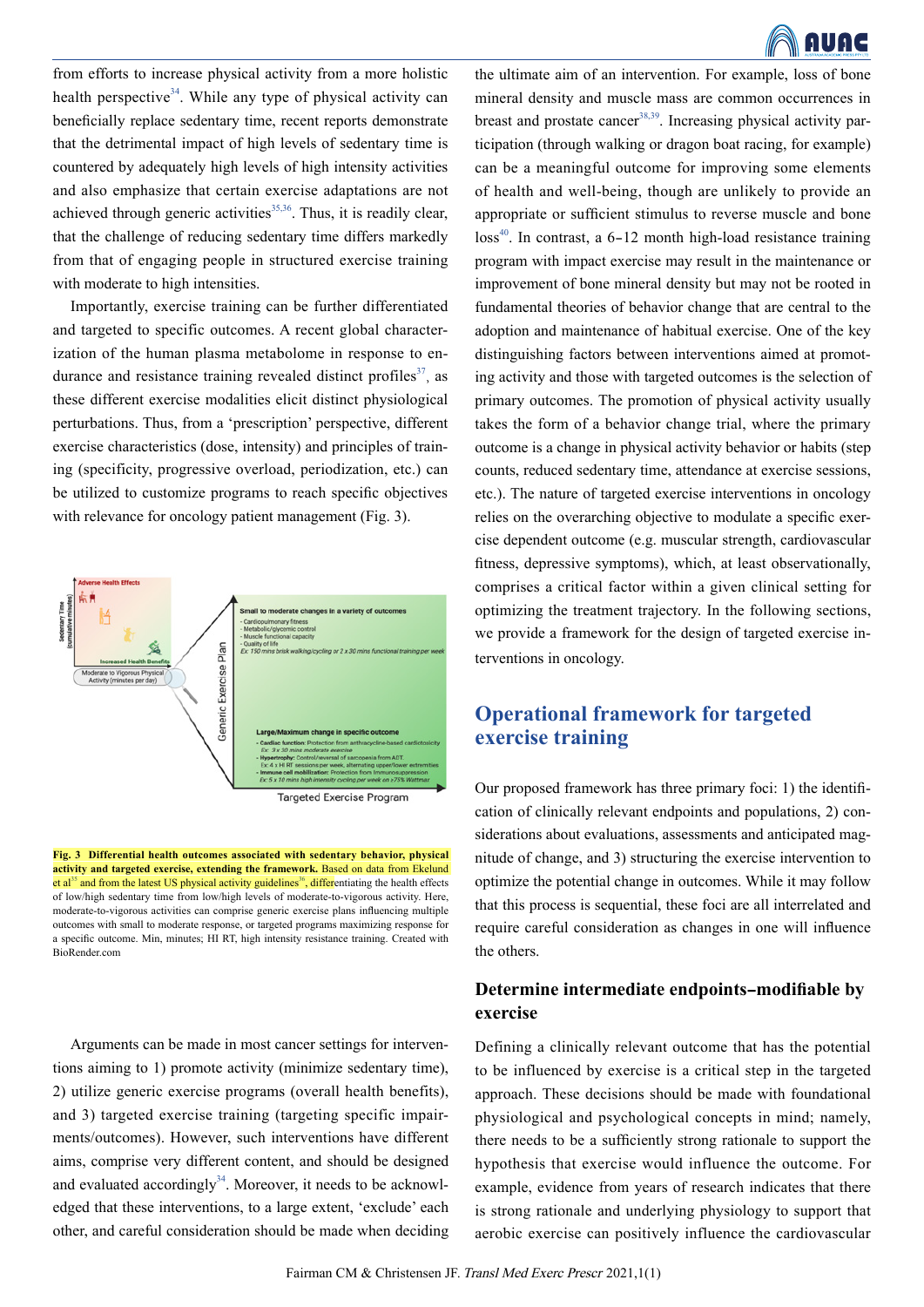system $41$ . However, bone pain that arises from osteoblastic bone metastases in advanced cancer is unlikely to be positively impacted by adaptations from exercise training $42$ . As such, there should be a logical (and realistic) rationale as to how exercise participation or adaptations may result in meaningful changes in the outcome of interest.

There are a variety of well-documented impairments from tumor- and/or treatment-related factors in cancer that have the potential to be modified through targeted exercise. Cardiovascular remodeling, sarcopenia, bone loss and cancer-related fatigue, amongst others are all commonly reported in individuals with cancer, even months and years after treatment $43-48$ . Importantly, there is continued discussion on when the best time is to intervene in these individuals, with the consensus generally being as early as possible to reduce either the risk of occurrence or the magnitude/severity of impairments. Herein, it would be beneficial to identify individuals at risk for various impairments (i.e. individuals receiving anthracycline chemotherapy are at a heightened risk of cardiotoxicity) and apply proactive/ protective targeted exercise to reduce the risk of occurrence or magnitude of severity. Importantly, these decisions should not be made in isolation. It should be noted though, that 'as early as possible' may not always be appropriate or feasible. The pre-surgical setting is often touted as the 'pre-habilitation' stage of exercise oncology with promising potential, but comes with a host of challenges, most notably the time between diagnosis and treatment and the immediate emotional, financial and relational burden on the patient. This burden, in addition to sometimes limited windows between diagnosis and treatment can impact the feasibility and effectiveness of exercise training.

The treatment period itself can also vary dramatically across tumor types and disease stages, which has important implications for adherence, retention and potential change in desired outcomes. Head and neck cancer for example has a notoriously burdensome treatment schedule, with radiation and/or weekly chemotherapy across 6 weeks, often resulting in pronounced weight loss, muscle wasting, reduced physical function and increased fatigue<sup>49</sup>. Capozzi et al compared a 12-week exercise intervention offered during treatment (ILI) for head and neck cancer, to the same intervention that was delayed until after treatment  $(DLI)^{50}$ . Their results revealed the ILI was unsuccessful at preventing disease/treatment-related declines in body composition and noted poor adherence as a potential explanation (38.7% of ILI attending >58% of weekly exercise classes compared to 65.5% of DLI). These results highlight the need for important conversations on *when* is the most appropriate time of intervention with important considerations on participant burden, logistics and potential feasibility.

Interventions aimed at trying to reduce the incidence and/ or magnitude of impairments are distinct from those aiming to target a specific impairment that has already occurred, with

the latter being woefully underresearched in the exercise oncology world. For example, it has been noted that the literature examining the impact of exercise on cancer-related fatigue is impacted by the lack of studies that specifically screen for and use confirmation of cancer-related fatigue as the eligibility criteria<sup>51</sup>. This lack of consistency in screening/recruiting individuals with cancer-related fatigue in interventions targeting fatigue in cancer has contributed to the inconsistency in results supporting the benefit of exercise for cancer-related fatigue. An extreme analogy of this could be studies investigating exercise interventions in cardiovascular disease or diabetes and enrolling apparently healthy individuals. It is likely that they stand to benefit, but the contribution of these study designs to evidence of the impact of exercise for cardiovascular disease or diabetes will be negligible. As such, an important conversation in the design stage of exercise oncology trials is the desire to either reduce the incidence/magnitude of impairments in *at risk individuals* or to try and ameliorate impairments by recruiting, screening and enrolling participants *with a documented impairment.*

Ultimately, arrival at clinically relevant endpoints in exercise oncology should result from conversations with both patient advisory groups and key medical staff to ensure that outcomes are in fact clinically relevant. Within this concept, several questions related to the selection of endpoints already alluded to above are worth considering: 1) *What* (is the outcome clinically relevant with sufficient rationale to be modified through exercise); 2) *Who* (is the outcome specific to a diagnosis or common across different cancers); 3) *When* (is the most appropriate time to intervene that will optimize the likelihood of an exercise effect on the outcome). These questions are highlighted in Table 1. Understanding the underlying framework can increase the likelihood of selection of clinically relevant outcomes that can be modified through exercise and are intervened in at an appropriate time.

#### **Evaluation considerations**

Upon consensus of relevant physiological or psychosocial endpoints, which are deemed most important and timely to target with exercise training, there are important considerations as to most appropriately monitor/evaluate changes in said outcome. Multiple considerations factor into the ultimate selection of assessment methods, i.e. available time frame and resources, level of accuracy needed, and potential risks, e.g. with invasive procedures or radiation-based imaging techniques, etc. It is beyond the scope of this review to give a detailed overview and discussion of methodological considerations in exercise oncology, but some important points should be highlighted with specific relevance in the design and execution of targeted exercise training.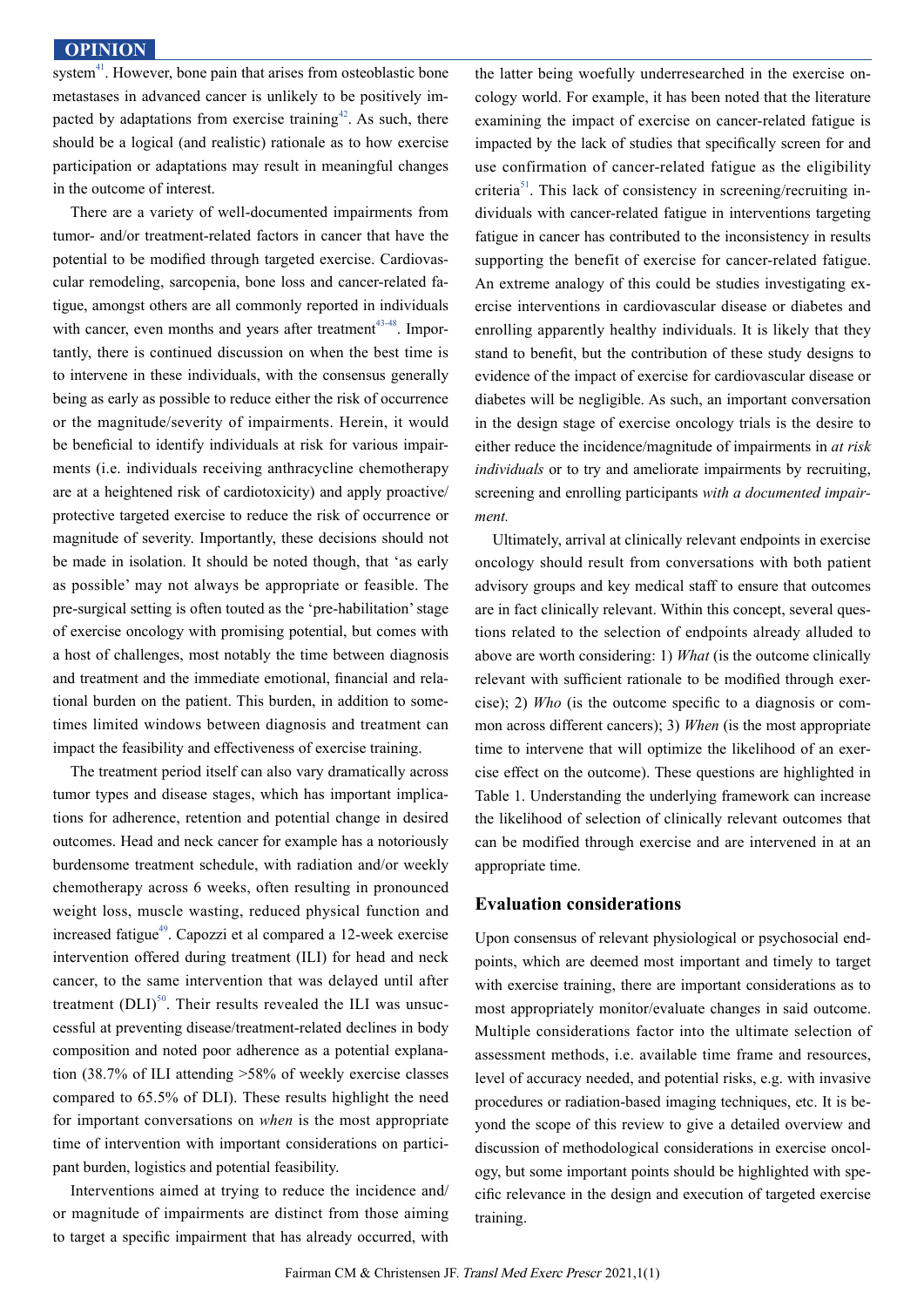

**Table 1 Key questions in the selection of a primary outcome for targeted exercise in oncology**

| <b>Ouestion</b> | Concept                                                                                                                                                                                                                                                                              | <b>Example scenario</b>                                                                                                                             | <b>Considerations</b>                                                                                                                                                                                                                                                                                                                   |
|-----------------|--------------------------------------------------------------------------------------------------------------------------------------------------------------------------------------------------------------------------------------------------------------------------------------|-----------------------------------------------------------------------------------------------------------------------------------------------------|-----------------------------------------------------------------------------------------------------------------------------------------------------------------------------------------------------------------------------------------------------------------------------------------------------------------------------------------|
| What            | Physiological or psychosocial<br>impairment with a rationale for<br>exercise as an intervention.<br>Does it have potential to be modified<br>with targeted exercise?                                                                                                                 | Sarcopenia is a common occurrence<br>during and after treatments for cancer.                                                                        | The magnitude, severity and mechanisms of sarcopenia<br>vary across tumor types. The ever-evolving operational<br>definition makes its classification sometimes difficult to<br>define a cut point and ensure consensus across studies.                                                                                                 |
| Who             | Who does the selected impairment<br>affect? Is it specific to a tumor type<br>or common across different cancers/<br>treatments?                                                                                                                                                     | It is common in a variety of tumor<br>types, through different mechanisms.                                                                          | While it may be attractive to select sarcopenia in all<br>cancers, androgen deprivation therapy in prostate cancer<br>versus surgery with chemoradiotherapy in head and neck<br>cancer likely present different challenges to anabolism.<br>Thus, recruiting both may introduce heterogeneity that<br>will be difficult to control for. |
| When            | Given the considerable financial,<br>emotional, physiological burdens<br>of undergoing anti-cancer therapy,<br>discussions around the most<br>appropriate time to intervene should<br>have patient preferences and feasibility<br>in mind in addition to physiological<br>rationale. | Intervening as early as possible to<br>reduce loss of muscle mass and<br>function is important in delaying the<br>resultant adverse health effects. | Intervening at diagnosis may be "easier" in prostate<br>cancer with a relatively lower burden of treatment. In<br>contrast, chemoradiation in head and neck is well known<br>as quite toxic and all consuming, potentially impacting<br>the likely success of an early intervention.                                                    |

First, it is critical to be aware if one's assessments are a direct measurement of the outcome in questions or comprise surrogate markers thought to reflect changes for said endpoint<sup>52</sup>. It is often impractical, or even impossible, to evaluate the true main outcome of interest in individual patients. For example, the time, resources, sample size and finances required to longitudinally assess the true risk of fractures (i.e. does a fracture happen or not) would be practically unfeasible. Thus, the use of known surrogates such as changes in bone mineral density, postural balance, etc. is necessary, but not without limitations, as several examples demonstrate that the relationship and pathway between a surrogate measure and the true endpoint may not be as direct, accurate or causal as implied $53$ .

Second, it is important to consider to which extent the choice of assessment methods, per se, has implications for the interpretation of the changes in the underlying physiological/ psychosocial profile. For example, 1-repetition maximum (1-RM) tests in resistance training machines are almost universally used for measuring changes in muscle strength, but have a strong technical learning curve, where rapid improvements are observed primarily due to proficiency in technique and neuromuscular adaptation (i.e. co-activation and neural drive to relevant muscle groups), that are unlikely to transfer to other activities.

Third, the interpretation of change in an outcome using a given assessment method requires a reference to what would constitute a meaningful change. The concept of minimal clinically important difference (MCID) is often referred to as "the smallest difference that patients perceive as beneficial that would mandate in the absence of troublesome effects and excessive cost, a change in the patient's management"<sup>54,55</sup>. This concept is critical in exercise oncology to identify a magnitude

of change in outcomes that is considered meaningful to aid in the design and interpretation of trials. Additionally, these may also give us insight into program design in terms of trying to change outcomes of a certain magnitude. Specifically, they may give insight into the type, dose of exercise required, and the overall length of intervention. For example, changes in muscular strength may be achieved with resistance training of moderate loads in about 4 weeks, particularly in previously untrained individuals. However, meaningful changes in bone may require a higher load of resistance training and/or the inclusion of impact training and may not result in meaningful changes for at least 6 months. Multiple options for the estimation of MCID exist, including both statistical and expert opinion approach $es<sup>55</sup>$ . Ultimately, best practice would be to identify magnitude of change that would be interpreted as meaningful a priori. This would allow for a better structuring of the key training principles central to optimizing the outcome of interest, but also provide insight into the overall duration of the intervention. Finally, the interpretation of the magnitude of changes needs also to be attentive to the principle of regression to the mean, particularly important for outcomes known to fluctuate significantly, e.g. serum markers for glycemic control or subjective symptom scores. In some scenarios, where individuals are targeted specifically based on their "impaired" profile with e.g. high levels of fatigue, it is difficult to rule out spontaneous recovery, particularly once the burden of treatment has been lifted, which may have little to do with intervention. Whilst there is an ever-growing body of evidence reporting decline in a variety of physiological and psychosocial outcomes from various anti-cancer therapies, there is a paucity of research documenting and profiling the time course of recovery in these outcomes, once the burden of treatment has lifted.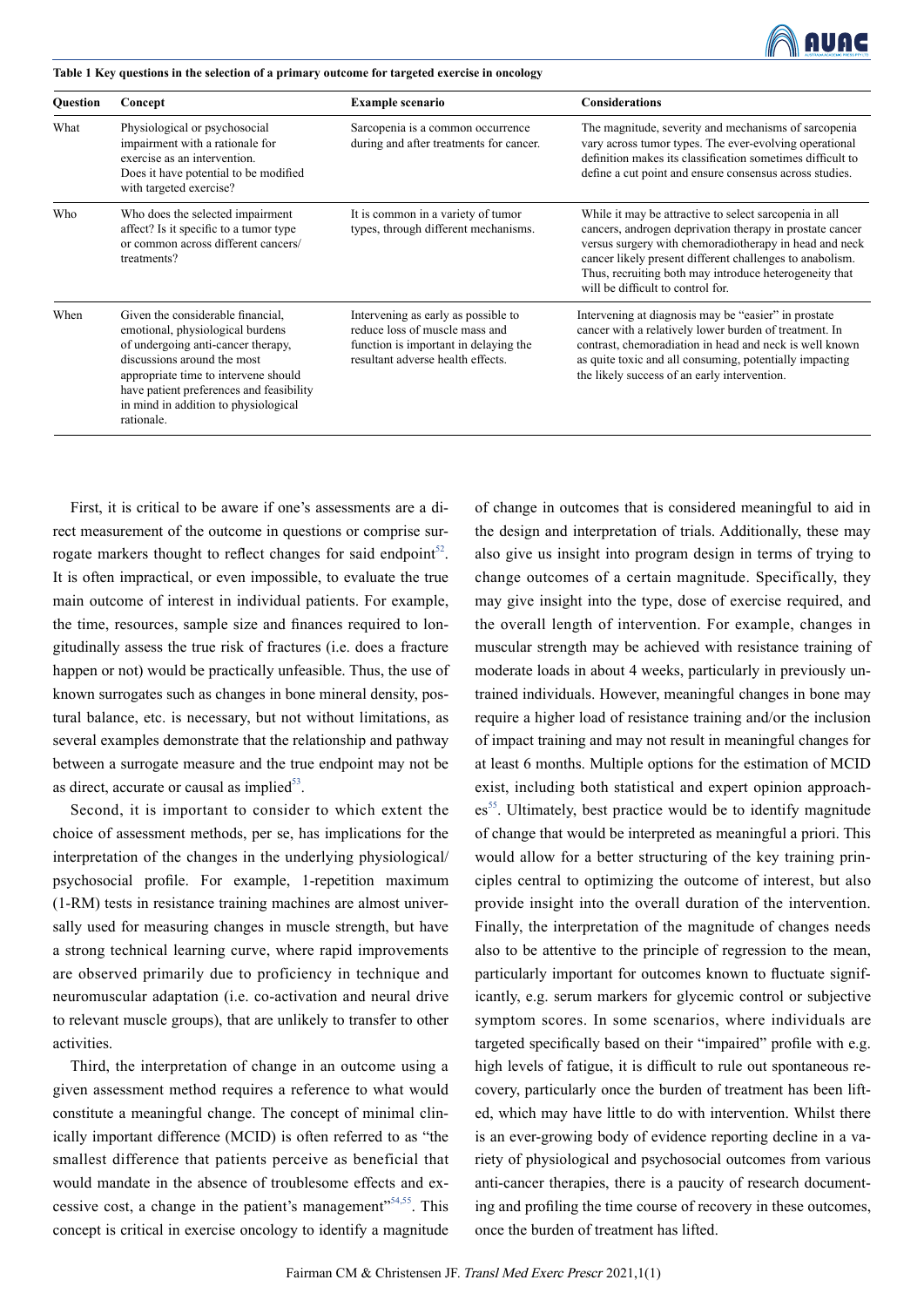#### **Targeting the intervention to the endpoint**

Individuals with cancer often present with unique physiological and psychosocial phenotypes and individual circumstances, which can require modifications to 'standard practices' when prescribing exercise training. Yet, considerations on overall design, delivery and monitoring of an exercise training program should still be based on universally applicable fundamental principles of exercise training and monitoring, which are often neglected in the oncology setting.

A common theme in the exercise oncology literature to date has been a poor attention to key principles of training with exercise trials<sup>56-59</sup>. Neil-Sztramko et al (2019) reported that principles of progression and overload were applied in 29% and 38% (respectively) of studies of exercise training in breast cancer<sup>58</sup>. This was followed up with another report of principles of progression and overload being appropriately applied in 55% and 48% of studies of exercise training in prostate cancer<sup>57</sup>. These statistics are quite alarming and allude to over half of exercise oncology trials failing to apply foundational principles of training. Incorporation of foundational principles of training (i.e. specificity, progression, overload, etc.) in exercise oncology trials is absolutely critical to maximize the response for outcomes of interest. It should also be noted that individuals with cancer often have a variety of physiological and psychosocial factors that fluctuate in nature, resulting in varying levels of preparedness or 'readiness to train', calling for a need to strategically modify training stress to match an individual's propensity to train and response to that stress. Failing to adhere to these principles can have detrimental implications. For example, attempting to combat muscle wasting in sarcopenia by a walking intervention or concluding an intervention to be not-feasible simply due to poor timing and/or planning and/or programing can lead to wide discouragement and down-prioritizing of otherwise promising interventions.

In direct continuation of the need for better attention to training specific principles, another largely overlooked aspect in the exercise oncology literature is the concept of flexible programing and/or principles of rest and recovery. Individuals with cancer experience a variety of fluctuations in energy, sleep, and mood that are particularly pronounced during treatment. These, coupled with acute side effects of treatment such as nausea and appetite suppression, can impact both an individual's preparedness for an exercise session and potentially their ability to respond and adapt to a given training stimulus. The variabilities in the presence and magnitude of these factors, particularly during treatment, emphasize the need to modify the exercise prescription in response to these fluctuations and provide an appropriate training stress. This process of modifying training in response to an individual's objective or perceptual readiness to train is often termed "autoregulation"<sup>60</sup>. There are a variety

of methods currently being examined as a way to autoregulate training. Current strategies include biochemical monitoring (most typically cortisol or testosterone), assessment of muscle damage, stress (heart rate variability) performance or perceptual/subjective questionnaires. This area of research is very much understudied, even less so in an oncological setting. There is continued debate and inconsistencies in relation to the optimal method of autoregulation, that balances accuracy, time, cost and resources. Nevertheless, the overarching concept of matching the intended training stress with an individual's readiness and recovery holds merit within exercise oncology<sup>16</sup>. Most importantly, it may allow for appropriate rest and recovery between exercise sessions, that when paired with an appropriate training stress, could minimize injury risk and maximize outcomes. This is particularly important during active treatment periods, where the administration of anti-cancer therapy can result in declines in neutrophils, increasing the risk of infection.

An integrated component of a targeted exercise program is the framework, with which to follow how a planned intervention is executed, tolerated and possibly modified. From the more than 300 structured exercise trials published over the last three decades, an almost universal feature is the sole focus on "attendance" as a measure of compliance to the intervention. This practice may stem from the early overlap with behavioral research, where exercise participation (or physical activity time) per se, is the outcome of interest. However, when moving toward a targeted approach to a specific exercise dependent outcome, merely noting (and reporting) attendance is far from adequate to capture and evaluate overall physiological strain induced by intervention, when ultimately evaluating its efficacy (or lack thereof). The obvious need for improvement in this area has led to the development of novel metrics for reporting aerobic $^{61}$  and resistance exercise<sup> $^{62}$ </sup> dose and tolerability, using "exercise relative dose intensity (ExRDI)" in an attempt to capture the completed dose of exercise, relative to what was originally planned. Along with these metrics, there is also the need to discuss how and why the exercise dose was modified (illness, injury, fatigue, logistics, etc.). Examples of such frameworks were used by Scott et al (2018) in a feasibility trial of aerobic exercise in metastatic breast cancer. Using these metrics, they reported that the dose of exercise had to be modified or reduced in 49% of sessions, which would not have been captured using their attendance rate of 63% (where just attending the session would normally count as adherence). They were also able to use these metrics to highlight how aerobic exercise training at the dose and schedule tested in this study was not feasible for a large portion of individuals<sup> $63$ </sup>. This study highlights the advantages of using these concepts and metrics to report exercise dose in exercise oncology trials to 1) get a more accurate depiction of the tolerance to exercise in different patient populations,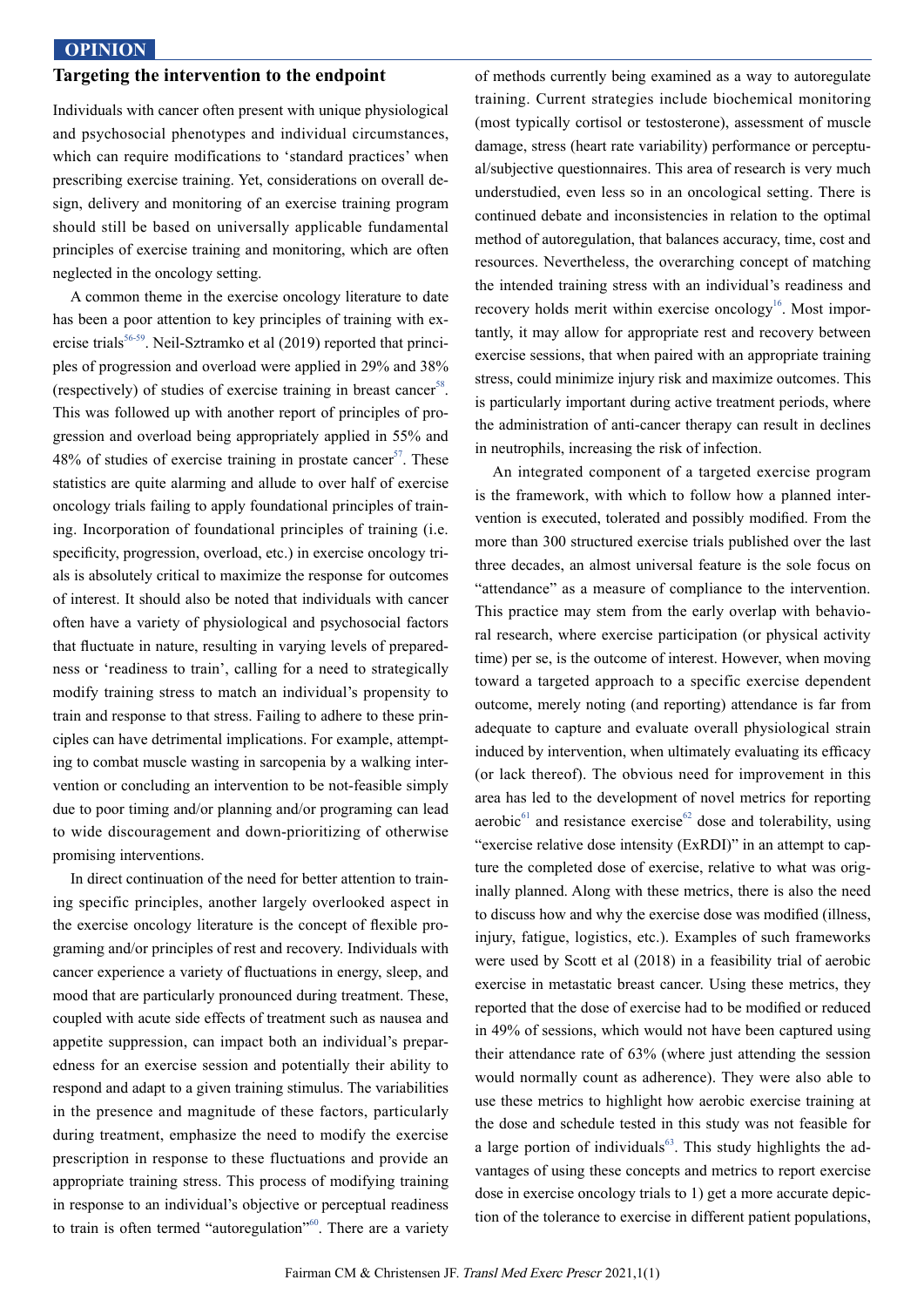

2) understand the impact of exercise dose as it relates to why or why not an outcome changed, and 3) provide a more specific framework for exercise prescription $62$ .

In summary, the operational framework for targeted exercise training in the oncology setting presented here includes interrelated considerations for the identification of relevant endpoints, appropriate evaluation assessments, and corresponding design, prescription and adaptation of the exercise intervention to optimize response. We believe this approach increases the chance for exercise effects to translate into 'hard' clinical benefits, i.e. improved treatment efficacy and/or tolerability, compared to the promotion of generic programs, which largely comprise current research activities and practice guidelines in the exercise oncology space.

# **Outcomes of interest and challenges in research design**

A variety of clinically relevant outcomes in oncology have the potential to be modifiable through targeted exercise, such as low muscle mass, cardiovascular decline, and bone mineral density. Investigating targeted exercise interventions on specific outcomes is a complex and challenging line of inquiry. It's likely that advancement in this area will require a variety of approaches and studies designed to 1) understand biological mechanisms of action (i.e. pre-clinical testing); 2) testing the safety, feasibility and tolerability of different types/doses of exercise, 3) preliminary investigations into the impact of exercise on outcomes of interest that are used to inform whether further inquiry is warranted, and 4) large scale, randomized phase II trials adequately powered to detect changes in the outcome of interest $^{64}$ 

## **Conclusion and perspectives**

While the concept of targeted exercise prescription is well known, it is considerably underappreciated, understudied and underutilized in the oncology setting. With emerging evidence that pathophysiological features, known to be modifiable by exercise training, are critical intermediates for optimizing cancer treatment and outcomes, we believe exercise training has an untapped potential in clinical oncology beyond the behavioral aspects of reducing sedentary time and promoting general exercise guidelines.

However, the concept of utilizing a targeted exercise approach remains in its infancy. We are unaware of any studies published to date showing an exercise intervention: 1) was specifically designed a priori to improve a primary endpoint considered 'treatment-limiting' for the given cancer population,

2) successfully improved said endpoint and 3) subsequently led to improvements in (the a priori hypothesized) treatment outcome. With rapidly emerging advocacies promoting exercise as a standard option for all patients with cancer, we call for future research initiatives to consider relevant settings, where a targeted approach may be superior and/or more cost-effective, compared to generic exercise programs, and we propose the present framework can be utilized to advance such initiatives.

## **Competing interests**

The authors declare no conflict of interests.

# **Author contributions**

CMF and JFC contributed equally to the conceptualization, development and revision of the manuscript.

## **References**

- Campbell KL, Winters-Stone KM, Wiskemann J, May AM, Schwartz AL, Courneya 1 KS, et al. Exercise guidelines for cancer survivors: Consensus Statement from International Multidisciplinary Roundtable. Med Sci Sports Exerc 2019, 51(11): 2375-90. DOI: 10.1249/MSS.0000000000002116
- 2 Schmitz KH, Courneya KS, Matthews C, Demark-Wahnefried W, Galvão DA, Pinto BM, et al. American College of Sports Medicine roundtable on exercise guidelines for cancer survivors. Med Sci Sports Exerc 2010, 42(7): 1409-26. DOI: 10.1249/ MSS.0b013e3181e0c112
- Antunes JMM, Ferreira RMP, and Moreira-Goncalves D. Exercise training as thera-3 py for cancer-induced cardiac cachexia. Trends Mol Med 2018, 24(8): 709-27. DOI: 10.1016/j.molmed.2018.06.002.
- Brown JC, Cespedes Feliciano EM, Caan BJ. The evolution of body composition 4 in oncology-epidemiology, clinical trials, and the future of patient care: facts and numbers. J Cachexia, Sarcopenia Muscle 2018, 9(7): 1200-208. DOI: 10.1002/ jcsm.12379
- 5 Mercier J, Savard J, Bernard P. Exercise interventions to improve sleep in cancer patients: A systematic review and meta-analysis. Sleep Med Rev 2017, 36: 43-56. DOI: 10.1016/j.smrv.2016.11.001
- 6 Brown JC, Huedo-Medina TB, Pescatello LS, Ryan SM, Pescatello SM, Moker E, et al. The efficacy of exercise in reducing depressive symptoms among cancer survivors: a meta-analysis. PLoS ONE 2012, 7(1): e30955. DOI: 10.1371/journal. pone.0030955
- 7 Hayes SC, Newton RU, Spence RR, Galvão DA. The exercise and sports science Australia position statement: exercise medicine in cancer management. J Sci Med Sport 2019, 22(11): 1175-99. DOI: 10.1016/j.jsams.2019.05.003
- Aoyagi T, Terracina KP, Raza A, Matsubara H, Takabe K. Cancer cachexia, mech-8 anism and treatment. World J Gastrointest Oncol 2015, 7(4): 17-29. DOI: 10.4251/ wjgo.v7.i4.17
- Aversa Z, Costelli P, Muscaritoli M. Cancer-induced muscle wasting: latest find-9 ings in prevention and treatment. Ther Adv Med Oncol 2017, 9(5): 369-82. DOI: 10.1177/1758834017698643
- 10 Fearon K, Strasser F, Anker SD, Bosaeus I, Bruera E, Fainsinger RL, et al. Definition and classification of cancer cachexia: an international consensus. *Lancet Oncol* 2011, 12(5): 489-95. DOI: 10.1016/S1470-2045(10)70218-7
- 11 McGowan JV, Chung R, Maulik A, Piotrowska I, Walker JM, and Yellon DM. Anthracycline chemotherapy and cardiotoxicity. Cardiovasc Drugs Ther 2017, 31(1): 63- 75. DOI: 10.1007/s10557-016-6711-0
- 12 Kirkham AA, Lloyd MG, Claydon VE, Gelmon KA, McKenzie DC, and Camp-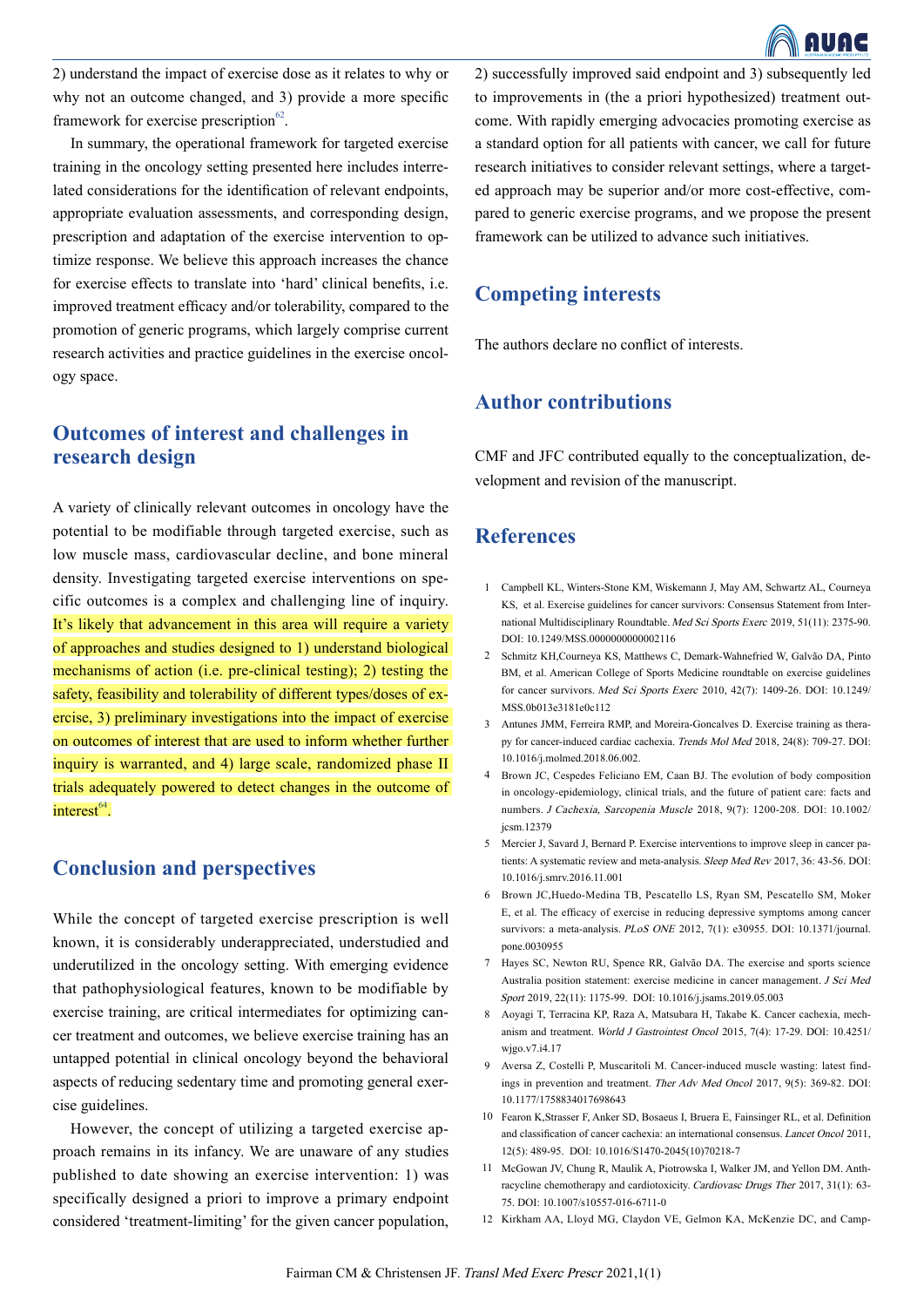bell KL. A longitudinal study of the association of clinical indices of cardiovascular autonomic function with breast cancer treatment and exercise training. Oncologist 2019, 24(2): 273-84. DOI: 10.1634/theoncologist.2018-0049

- 13 Aahlin EK, Tranø G, Johns N, Horn A, Søreide JA, Fearon KC, et al. Health-related quality of life, cachexia and overall survival after major upper abdominal surgery: a prospective cohort study. Scand J Surg 2017, 106(1): 40-46. DOI: 10.1177/1457496916645962
- 14 Prado CM, Baracos VE, McCargar LJ, Reiman T, Mourtzakis M, Tonkin K, et al. Sarcopenia as a determinant of chemotherapy toxicity and time to tumor progression in metastatic breast cancer patients receiving capecitabine treatment. Clin Cancer Res 2009, 15(8): 2920-26. DOI: 10.1158/1078-0432.CCR-08-2242
- 15 Owen PJ, Daly RM, Livingston PM, Fraser SF. Lifestyle guidelines for managing adverse effects on bone health and body composition in men treated with androgen deprivation therapy for prostate cancer: an update. Prostate Cancer Prostatic Dis 2017, 20(2): 137-45. DOI: 10.1038/pcan.2016.69
- 16 Fairman CM, Zourdos MC, Helms ER, Focht BC. A scientific rationale to improve resistance training prescription in exercise oncology. Sports Med 2017, 47(8): 1457- 65. DOI: 10.1007/s40279-017-0673-7
- 17 Sasso JP, Eves ND, Christensen JF, Koelwyn GJ, Jessica Scott J, Jones LW, et al. A framework for prescription in exercise-oncology research. J Cachexia Sarcopenia Muscle 2015, 6(2): 115-24. DOI: 10.1002/jcsm.12042
- Christensen JF, Simonsen C, Hojman P. Exercise training in cancer control and treat-18 ment. Compr Physiol 2018, 9(1): 165-205. DOI: 10.1002/cphy.c180016
- Gilbert SM, Miller DC, Hollenbeck BK, Montie JE, Wei JT. Cancer survivorship: 19 challenges and changing paradigms. J Urol 2008, 179(2): 431-38. DOI: 10.1016/ j.juro.2007.09.029
- 20 Miller KD, Nogueira L, Mariotto AB, Rowland JH, Yabroff KR, Alfano CM, et al. Cancer treatment and survivorship statistics, 2019. CA: A Cancer J Clin 2019, 69(5): 363-85. DOI: 10.3322/caac.21565
- 21 Hurria A, Jones L, Muss HB. Cancer treatment as an accelerated aging process: assessment, biomarkers, and interventions. Am Soc Clin Oncol Educ Book 2016(36): e516-e22. DOI: 10.1200/EDBK\_156160
- 22 Moskowitz CS, Chou JF, Neglia JP, Partridge AH, Howell RM, Diller LR, et al. Mortality after breast cancer among survivors of childhood cancer: a report from the childhood cancer survivor study. J Clin Oncol 2019, 37(24): 2120-30. DOI: 10.1200/ JCO.18.02219
- Ng HS, Ng HS, Koczwara B, Roder D, Vitry A. Development of comorbidities in 23 men with prostate cancer treated with androgen deprivation therapy: an Australian population-based cohort study. Prostate Cancer Prostatic Dis 2018, 21(3): 403-10. DOI: 10.1038/s41391-018-0036-y
- Edgington A, Morgan MA. Looking beyond recurrence: comorbidities in cancer sur-24 vivors. Clin J Oncol Nurs 2011, 15(1): E3-12. DOI: 10.1188/11.CJON.E3-E12
- 25 Jones LW, Jones LW, Courneya KS, Mackey JR, Muss HB, Pituskin EN, Scott JM, et al. Cardiopulmonary function and age-related decline across the breast cancer survivorship continuum. J Clin Oncol 2012, 30(20): 2530-37. DOI: 10.1200/ JCO.2011.39.9014
- 26 Scott JM, Scott JM, Nilsen TS, Gupta D, Jones LW. Exercise therapy and cardiovascular toxicity in cancer. Circulation 2018, 137(11): 1176-91. DOI: 10.1161/CIRCU-LATIONAHA.117.024671
- Bradshaw PT, Stevens J, Khankari N, Teitelbaum SL, Neugut AI, Gammon MD. 27 Cardiovascular disease mortality among breast cancer survivors. Epidemiology 2016, 27(1): 6-13. DOI: 10.1097/EDE.0000000000000394
- 28 Simões CM, Carmona MJC, Hajjar LA, Vincent JL, Landoni G, Belletti A, et al. Predictors of major complications after elective abdominal surgery in cancer patients. BMC Anesthesiol 2018, 18(1). DOI: 10.1186/s12871-018-0516-6
- Brunelli A, Belardinelli R, Refai M, Salati M, Socci L, Pompili C, et al. Peak oxy-29 gen consumption during cardiopulmonary exercise test improves risk stratification in candidates to major lung resection. Chest 2009, 135(5): 1260-67. DOI: 10.1378/ chest.08-2059
- Simonsen C, de Heer P, Bjerre ED, Suetta C, Hojman P, Pedersen BK, et al. Sarcope-30 nia and postoperative complication risk in gastrointestinal surgical oncology: a meta-analysis. Ann Surg 2018, 268(1): 58-69. DOI: 10.1097/SLA.0000000000002679
- Dajczman E, Kasymjanova G, Kreisman H, Swinton N, Pepe C, Small D. Should 31 patient-rated performance status affect treatment decisions in advanced lung cancer? J Thorac Oncol 2008, 3(10): 1133-36. DOI: 10.1097/JTO.0b013e318186a272
- 32 Scott JM, Stene G, Edvardsen E, Jones LW. Performance status in cancer: not broken, but time for an upgrade? J Clin Oncol 2020, 38(25): 2824-29. DOI: 10.1200/ JCO.20.00721
- 33 Schauer T, Hojman P, Gehl J, Jesper Frank Christensen JF. Exercise training as

prophylactic strategy in the management of neutropenia during chemotherapy. Br J Pharmacol 2020. DOI: 10.1111/bph.15141

- Courneya KS. Efficacy, effectiveness, and behavior change trials in exercise re-34 search. Int J Behav Nutr Phys Activity 2010, 7(1): 81. DOI: 10.1186/1479-5868-7-81
- Ekelund U, Steene-Johannessen J, Brown WJ, Fagerland MW, Owen N, Powell 35 KE, et al. Does physical activity attenuate, or even eliminate, the detrimental association of sitting time with mortality? A harmonised meta-analysis of data from more than 1 million men and women. Lancet 2016, 388(10051): 1302-10. DOI:10.1016/ S0140-6736(16)30370-1
- U.S. Department of Health and Human Services. Physical Activity Guidelines for 36 Americans, 2nd ed. Washington, DC; US. Department of Health and Human Services, 2019.
- Morville T,Sahl RE, Moritz T, Helge JW, Clemmensen C. Plasma metabolome 37 profiling of resistance exercise and endurance exercise in humans. Cell Rep 2020, 33(13): 108554. DOI: 10.1016/j.celrep.2020.108554
- Khan MN, Khan AA. Cancer treatment-related bone loss: a review and synthesis of 38 the literature. Curr Oncol 2008, 15(Suppl 1): S30-40. DOI: 10.3747/co.2008.174
- 39 Michaud LB, Goodin S. Cancer-treatment-induced bone loss, part 1. Am J Health Syst Pharm 2006, 63(5): 419-30. DOI: 10.2146/ajhp050045.p1
- 40 Benedetti MG, Furlini G, Zati A, Mauro GL. The effectiveness of physical exercise on bone density in osteoporotic patients. BioMed Res Int 2018, 2018: 1-10. DOI: 10.1155/2018/4840531
- 41 Nystoriak MA, Bhatnagar A. Cardiovascular effects and benefits of exercise. Front Cardiovas Med 2018, 5. DOI: 10.3389/fcvm.2018.00135
- 42 Aielli F, Ponzetti M, Rucci N. Bone metastasis pain, from the bench to the bedside. Int J Mol Sci 2019, 20(2): 280.
- 43 Barreto R, mandili G, Witzmann FA, Novelli F, Zimmers TA, Bonetto A. Cancer and chemotherapy contribute to muscle loss by activating common signaling pathways. Front Physiol 2016, 7: 472. DOI: 10.3389/fphys.2016.00472
- 44 Drake MT. Osteoporosis and cancer. Curr Osteoporos Rep 2013, 11(3): 163-70. DOI: 10.1007/s11914-013-0154-3
- Oh YL, Yoon MS, Suh DS, Kim A, Kim MJ, Lee JY, et al.Changes in bone density 45 after cancer treatment in patients with cervical and endometrial cancer. J Cancer 2015, 6(1): 82-89. DOI:10.7150/jca.10679
- 46 Prado CM, Lieffers JR, McCargar LJ, Reiman T, Sawyer MB, Martin L, et al. Prevalence and clinical implications of sarcopenic obesity in patients with solid tumours of the respiratory and gastrointestinal tracts: a population-based study. Lancet Oncol 2008, 9(7): 629-35. DOI: 10.1016/S1470-2045(08)70153-0
- Weis J. Cancer-related fatigue: prevalence, assessment and treatment strategies. Ex-47 pert Rev Pharmacoecon Outcomes Res 2011, 11(4): 441-46.
- Williams GR, Chen Y, Kenzik KM, McDonald A, Shachar SS, Klepin HD, et al. 48 Assessment of sarcopenia measures, survival, and disability in older adults before and after diagnosis with cancer. JAMA Network Open 2020, 3(5): e204783. DOI: 10.1001/jamanetworkopen.2020.4783
- 49 Baxi SS, Schwitzer E, Jones LW. A review of weight loss and sarcopenia in patients with head and neck cancer treated with chemoradiation. Cancers Head Neck 2016, 1(1). DOI: 10.1186/s41199-016-0010-0
- 50 Capozzi LC, McNeely ML, Lau HY, Reimer RA, Giese-Davis J, Fung TS, et al. Patient-reported outcomes, body composition, and nutrition status in patients with head and neck cancer: Results from an exploratory randomized controlled exercise trial. Cancer 2016, 122(8): 1185-1200. DOI: 10.1002/cncr.29863
- 51 Sheehan P, Denieffe S, Murphy NM, Harrison M. Exercise is more effective than health education in reducing fatigue in fatigued cancer survivors. Support Care Cancer 2020, 28(10): 4953-62. DOI: 10.1007/s00520-020-05328-w
- 52 Zanolla L, Zardini P. Selection of endpoints for heart failure clinical trials. Europ J Heart Fail 2003, 5(6): 717-23. DOI: 10.1016/S1388-9842(03)00101-6
- 53 Baker SG, Kramer BS. Surrogate endpoint analysis: an exercise in extrapolation. JNCI: J Nat Cancer Inst 2013, 105(5): 316-20. DOI: 10.1093/jnci/djs527
- 54 Kaleth AS, Slaven JE, Ang DC. Determining the minimal clinically important difference for 6-minute walk distance in fibromyalgia. Am J Phys Med Rehabil 2016, 95(10): 738-45.
- 55 Draak THP, de Greef BTA, Faber CG, Merkies ISJ, PeriNomS study group. The minimum clinically important difference: which direction to take. Europ J Neurol 2019, 26(6): 850-55. DOI: 10.1111/ene.13941
- Campbell KL, Neil SE, Winters-Stone KM. Review of exercise studies in breast 56 cancer survivors: attention to principles of exercise training. Br J Sports Med 2012, 46(13): 909-16. DOI: 10.1136/bjsm.2010.082719
- 57 Neil-Sztramko SE, Medysky ME, Campbell KL, Bland KA, Winters-Stone KM. At-